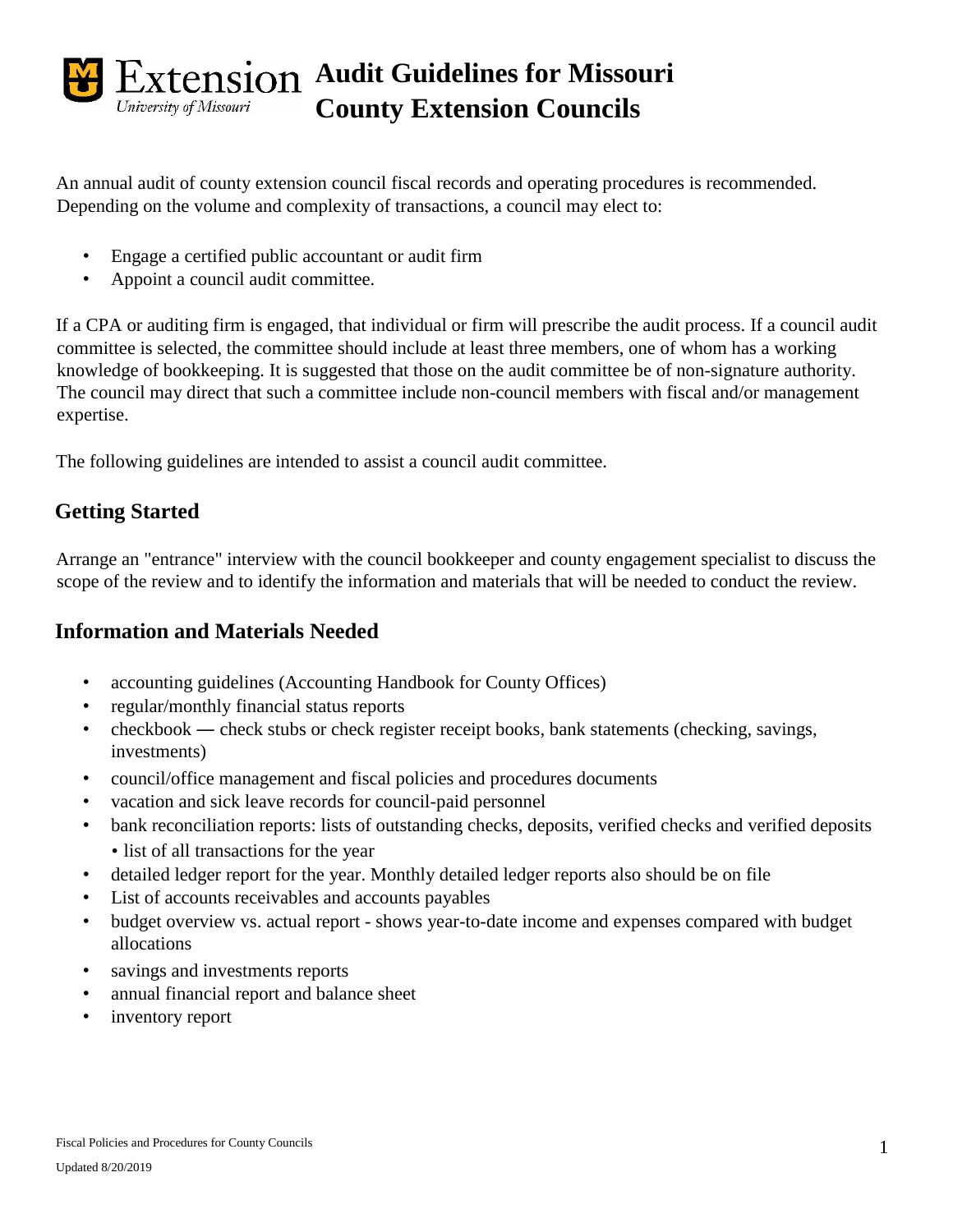#### **Interviews**

It is appropriate to interview any staff or council members who collect funds (fees, contributions), make or correct accounting entries, make deposits, receive, open and/or reconcile bank statements and prepare fiscal reports.

#### **Suggested Interview Questions**

- What information and/or training have you been provided concerning fiscal policies and procedures? Is training adequate?
- Bookkeepers: What training have you been provided regarding the accounting system?
- Who is responsible for receiving cash?
- Is a receipt written for each item or amount of income received?
- Are checks received endorsed with a restrictive "for deposit only" stamp when received?
- How often are deposits made? Who makes deposits?
- How are cash and checks secured during working hours and when office is closed?
- Are any payments made by means other than by check? If so, for what and by whom?
- Is a petty cash fund maintained? If so, how are disbursements and reconciliation handled?
- Do you have suggestions for improvements?

#### **Verifying Records and Procedures**

Select one month's financial records, and secure the complete fiscal file for that month. Randomly select 15-20 types of fiscal transactions from other months throughout the year. Review all transactions for the selected month and the other randomly selected transactions as follows:

- Review council minutes for authorizations of payments, purchases and other fiscal transactions.
- Review procedures, documentation and authorization process for any payments or purchases in excess of \$500.
- Match canceled checks with actual expense transactions.
- Match deposit slips with actual deposit/receipt transactions.
- Verify that deposit receipts indicate that deposits are made at least weekly.
- Match accounting system checkbook balance with bank reconciliation of checking account.

Fiscal Policies and Procedures for County Councils 2